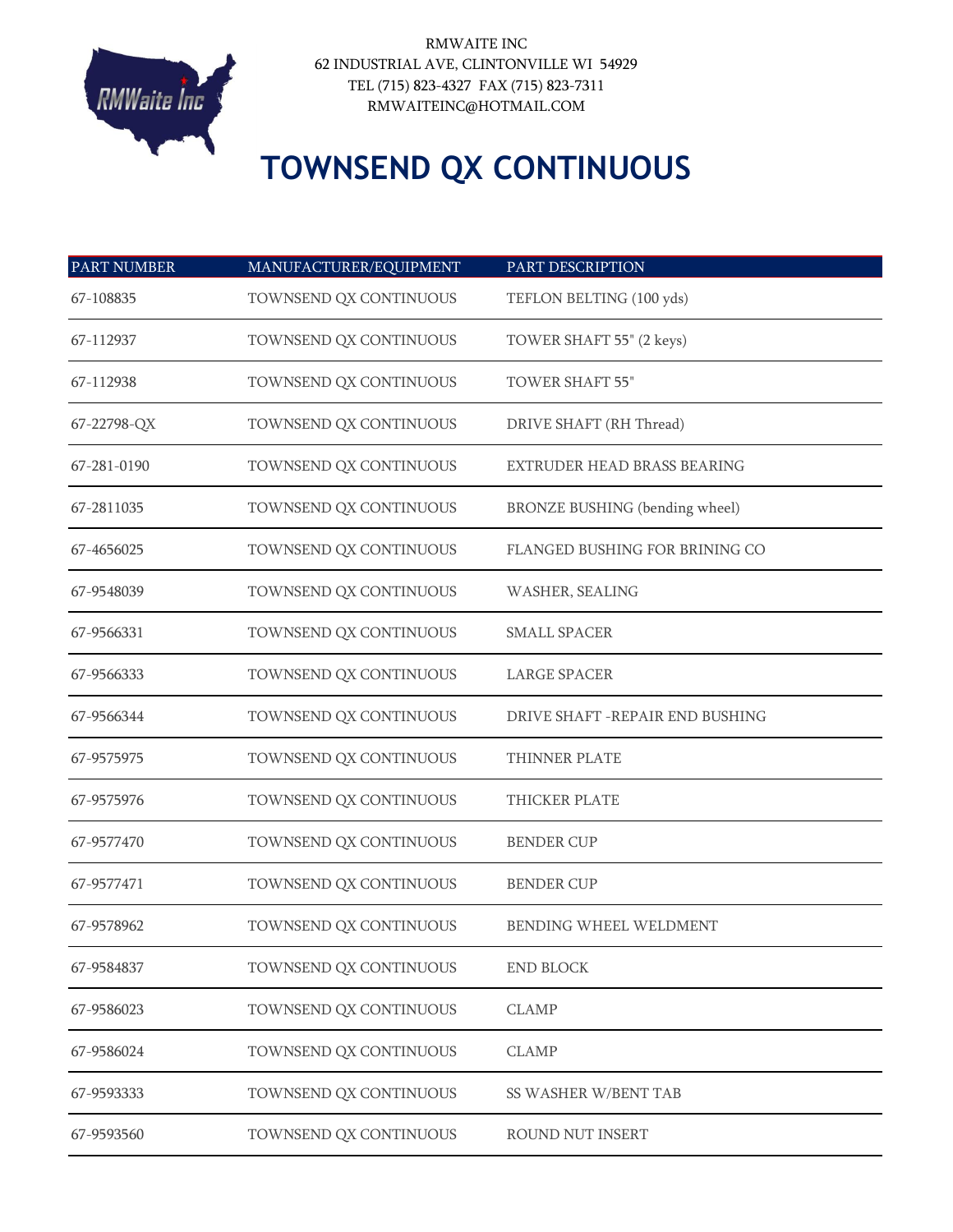| <b>PART NUMBER</b> | MANUFACTURER/EQUIPMENT | PART DESCRIPTION                  |
|--------------------|------------------------|-----------------------------------|
| 67-J150006-C       | TOWNSEND QX CONTINUOUS | <b>STEAM NOZZLE</b>               |
| 67-J150202         | TOWNSEND QX CONTINUOUS | <b>RING</b>                       |
| 67-J150204         | TOWNSEND QX CONTINUOUS | <b>DISTANCE BUSHING</b>           |
| 67-J150216         | TOWNSEND QX CONTINUOUS | <b>BUSHING, FLANGED</b>           |
| 67-U1012510        | TOWNSEND QX CONTINUOUS | PLATES, WATER SHOE                |
| 67-U1015562        | TOWNSEND QX CONTINUOUS | <b>SMOKE BASKET</b>               |
| 67-U1017884        | TOWNSEND QX CONTINUOUS | <b>AIRLOCK SHAFT WELDMENT</b>     |
| 67-U1019053        | TOWNSEND QX CONTINUOUS | <b>DRIVE SHAFT</b>                |
| 67-U2023279        | TOWNSEND QX CONTINUOUS | BRINE CONVEYOR SHAFT              |
| 67-U2023574        | TOWNSEND QX CONTINUOUS | <b>SMOKE SPROCKET</b>             |
| 67-U2025049        | TOWNSEND QX CONTINUOUS | H-BLOCKS                          |
| 67-U3028655        | TOWNSEND QX CONTINUOUS | <b>GUIDE BLOCKS</b>               |
| 67-U3031365        | TOWNSEND QX CONTINUOUS | <b>SHAFT</b>                      |
| 67-U3031486        | TOWNSEND QX CONTINUOUS | POST DRY SIDE GUIDE BLOCK         |
| 67-U3033314        | TOWNSEND QX CONTINUOUS | COUPLING                          |
| 67-U3034962        | TOWNSEND QX CONTINUOUS | <b>FINGER WHEEL</b>               |
| 67-U3035055        | TOWNSEND QX CONTINUOUS | BENDING WHEEL FIXTURE SUPPORT ROD |
| 67-U3035057        | TOWNSEND QX CONTINUOUS | BENDING WHEEL SUPPORT ROD         |
| 67-U3035060        | TOWNSEND QX CONTINUOUS | <b>SMOKER SHAFT</b>               |
| 67-U3035070        | TOWNSEND QX CONTINUOUS | <b>5 TUBE FOR BENDING WHEEL</b>   |
| 67-U3035753        | TOWNSEND QX CONTINUOUS | TAKE AWAY CONVEYOR SHAFT          |
| 67-U3036353        | TOWNSEND QX CONTINUOUS | KEYED PRE-DRY SPROCKET            |
| 67-U3036376        | TOWNSEND QX CONTINUOUS | <b>GATHERING FINGER</b>           |
| 67-U3036378        | TOWNSEND QX CONTINUOUS | PREDRY SHAFT (1) KEY              |
| 67-U3036381        | TOWNSEND QX CONTINUOUS | 53-1/4" PREDRY SHAFT              |
| 67-U3036464        | TOWNSEND QX CONTINUOUS | PREDRY SHAFT, INFEED SEC 57       |